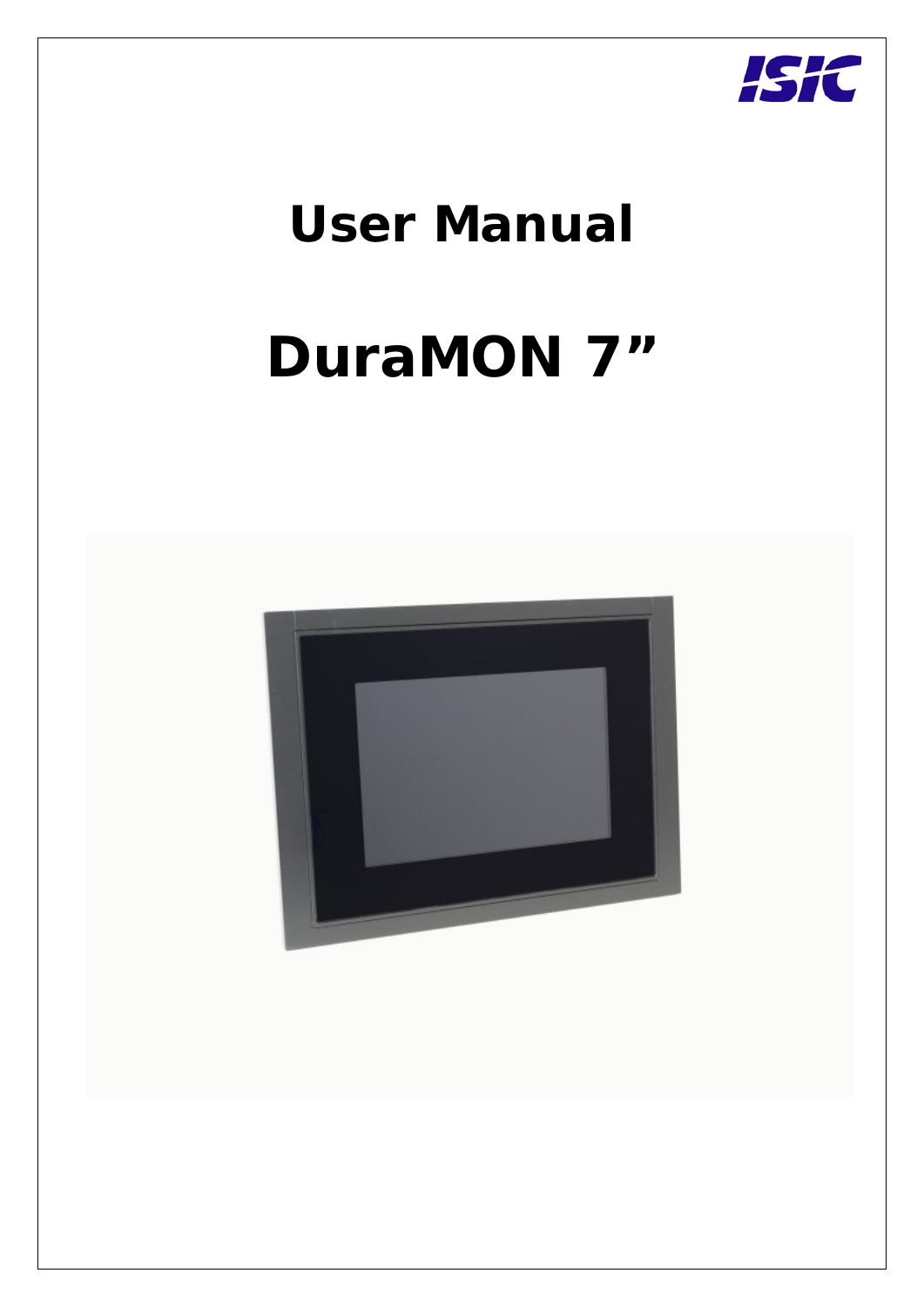

### **Disclaimer**

ISIC A/S makes no representation or warranties with respect to the contents or use of this manual, and specifically disclaims any express or implied warranties of merchantability or fitness for any particular purpose. Further, ISIC A/S reserves the right to revise this publication and to make changes to its content at any time, without obligation to notify any person or entity of such revisions or changes.

**Image sticking:** If the monitor is operated with static images (logo's etc) it will inevitably lead to images sticking on the display (like on old CRT's). This is not a permanently situation and can be removed by operating the monitor with a completely black screen.

### **FCC Warning**

Computing devices and peripherals generate and radiate radio frequency energy, and if not installed and used in accordance with the instructions advised by ISIC A/S, it may cause interference to radio communication.

The DuraMON series, manufactured by ISIC A/S, is designed to comply with the emerging generic EEC standards, that cover applications in maritime environment.

### **Classification**

The monitor is classified as "protected from the weather" according to IEC 60945 ed.4 (former class b).

### **Approvals**

Approval according to IACS E10 ed. 6 and IEC 60945 ed. 4, Maritime navigation and radio communication equipment and systems – General requirements.



ISIC A/S is complying with the WEEE directive within the European Union, stating that electronic and electric products must be collected separately. Products are marked according to the directive.

Copyright 2015 ISIC A/S ISIC PN: 07009-000 rev. A

ISIC A/S Edwin Rahrsvej 54 DK-8220 Brabrand Denmark

Phone: +45 70 20 70 77 Fax: +45 70 20 79 76 Web: [http://www.isic-systems.com](http://www.isic-systems.com/)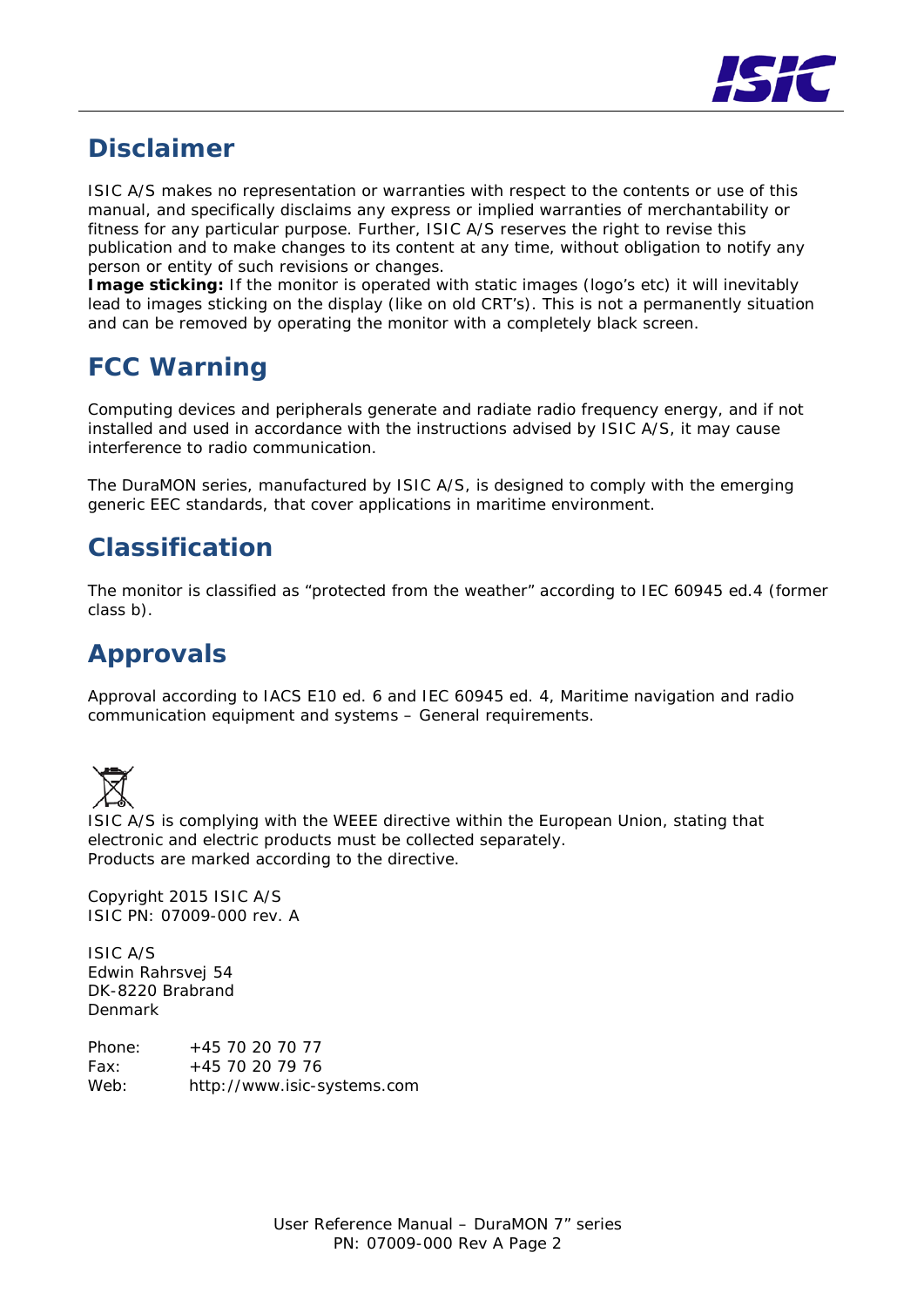

### **Table of Contents**

| $\mathbf{1}$   |                                                         |
|----------------|---------------------------------------------------------|
| $\overline{2}$ | GENERAL CONSIDERATIONS ON INSTALLATION AND OPERATION  4 |
| 3              |                                                         |
| 4              |                                                         |
| 5              |                                                         |
| 6              |                                                         |
| $\overline{7}$ |                                                         |
| 8              |                                                         |
| 9              |                                                         |
|                |                                                         |
|                |                                                         |
|                |                                                         |
|                |                                                         |
|                |                                                         |
|                |                                                         |
|                |                                                         |
|                |                                                         |
|                |                                                         |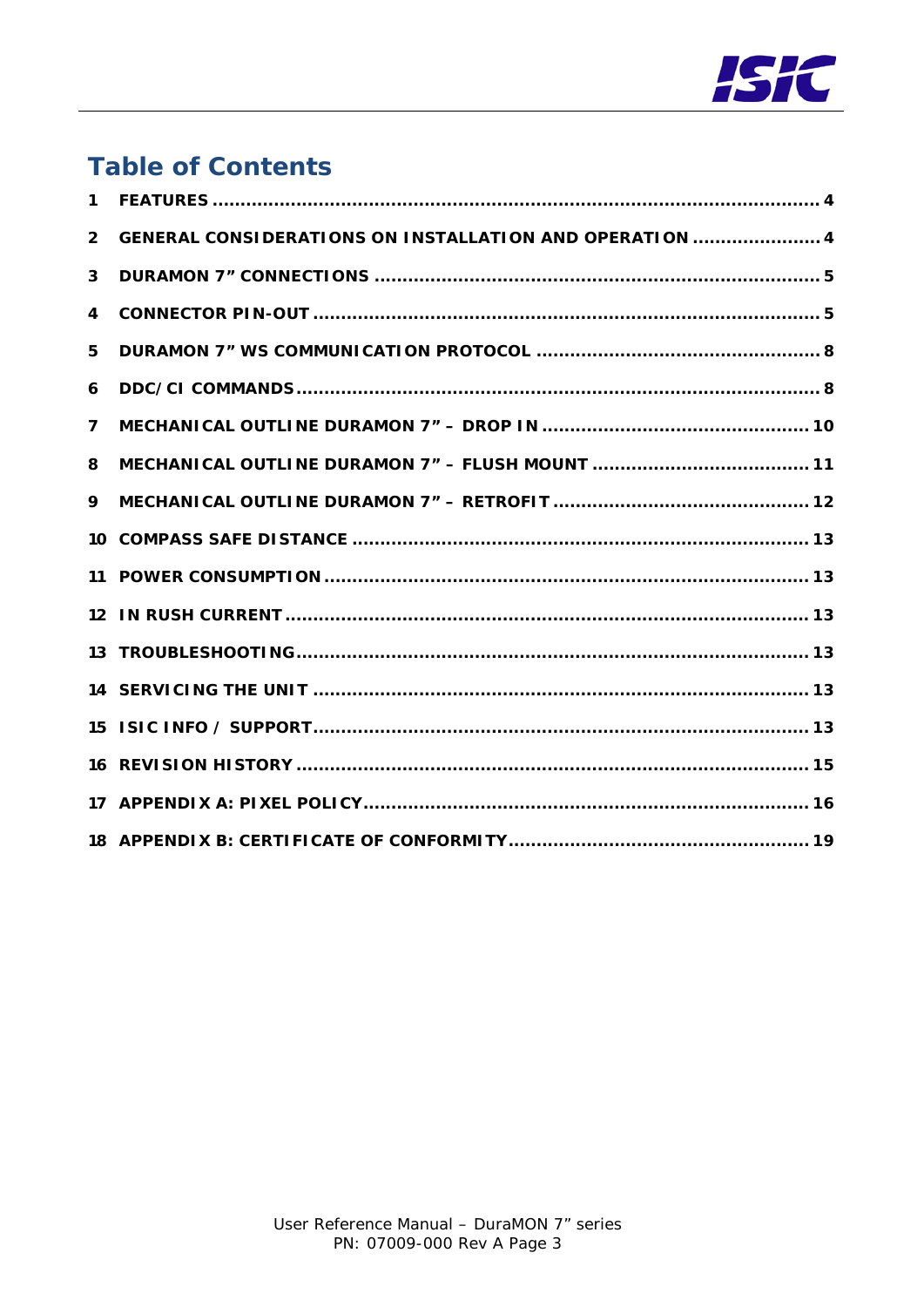

# <span id="page-3-0"></span>**1 Features**

Congratulations on your purchase of a DuraMON 7". This short form manual is designed to get you started working with your new DuraMON 7".

The DuraMON 7" series of Panel Computers are all designed for the demanding operating conditions at sea.

The DuraMON 7" series are tested for full compliance to marine-standards IACS E10 and IEC 60945.

The DuraMON 7" comes with excellent brightness and contrast levels that, together with wide viewing angles, ensure a good readability thus making it very eye-friendly. For the best picture quality, always use a double shielded DVI or VGA cable with ferrites, like the one supplied with the unit.

### <span id="page-3-1"></span>**2 General considerations on Installation and Operation**

The DuraMON 7" is designed to work at conditions according to IEC 60945. However, keeping the temperature and vibration level at a minimum will extend the life time of the product. ISIC recommend operating this product at normal room temperature (20-25 °C), with the lowest level of vibration and humidity.

#### **Installation of the DuraMON 7"**

In order to obtain the best possible operating conditions, please note the following precautions.

Room for cooling.

When designing the cabinet/console for the DuraMON 7", please ensure that air can flow freely around the cabinet, in order to avoid any unnecessary rise in temperature. If it is not possible to have an adequate natural airflow, use a fan to force the airflow to be higher.

- Mounting positions The DuraMON 7" is designed for both horizontal and vertical installation.
- **Sunlight** 
	- Avoid direct sunlight to keep temperature low by that improve lifetime.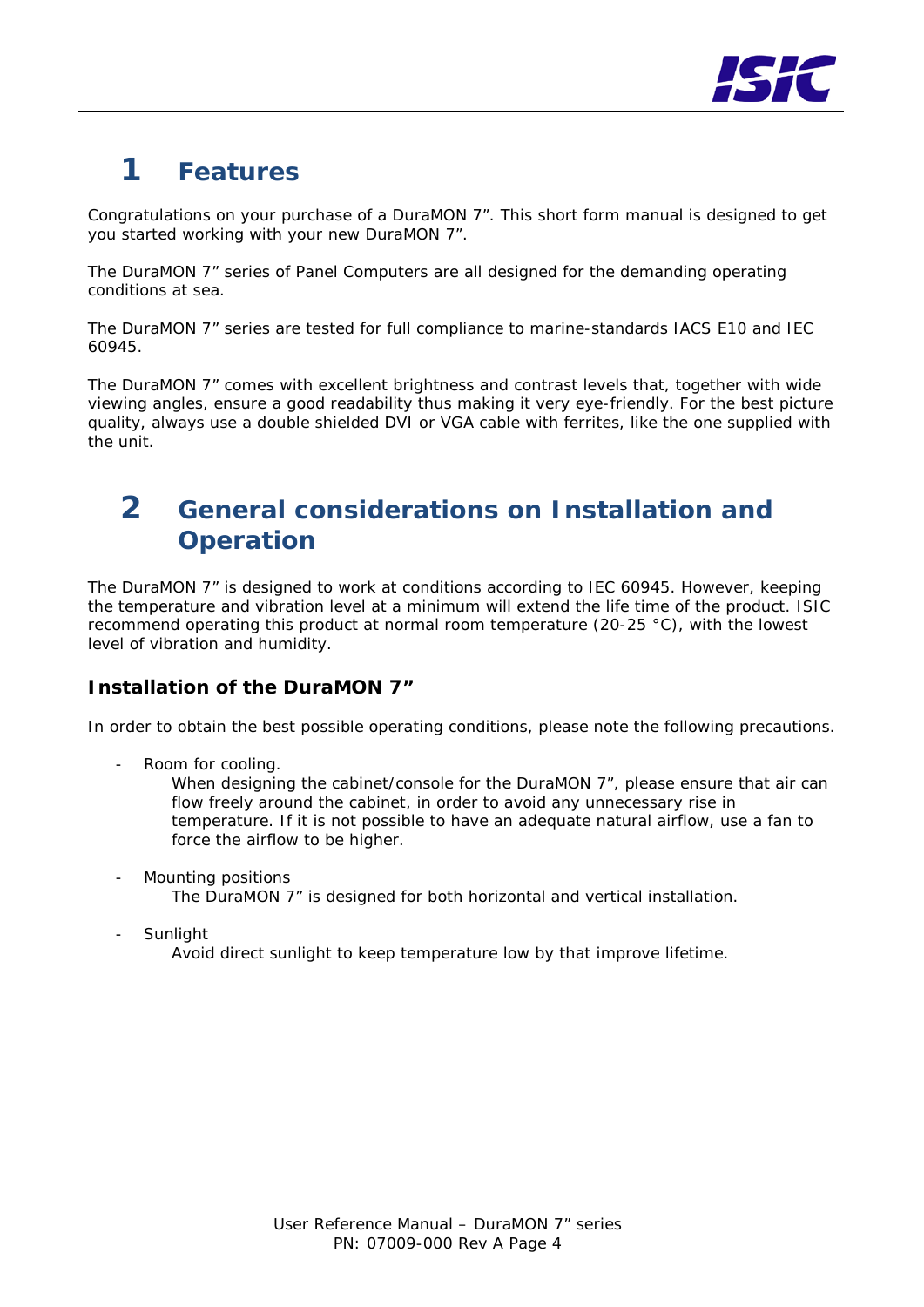

# <span id="page-4-0"></span>**3 DuraMON 7" connections**

Below is a view of connections to the DuraMON 7".



### <span id="page-4-1"></span>**4 Connector pin-out**





| Pin         | <b>RS-232</b>      |  |  |  |  |  |  |  |
|-------------|--------------------|--|--|--|--|--|--|--|
|             | SUB-D 9-pol female |  |  |  |  |  |  |  |
| 1           |                    |  |  |  |  |  |  |  |
| $\mathbf 2$ | Monitor TX         |  |  |  |  |  |  |  |
| 3           | Monitor RX         |  |  |  |  |  |  |  |
| 4           |                    |  |  |  |  |  |  |  |
| 5           | GND                |  |  |  |  |  |  |  |
| 6           |                    |  |  |  |  |  |  |  |
| 7           |                    |  |  |  |  |  |  |  |
| 8           |                    |  |  |  |  |  |  |  |
| Q           |                    |  |  |  |  |  |  |  |

Mating part: SUB-D 9 pole female, Norcomp 172-E09-20201 or equivalent.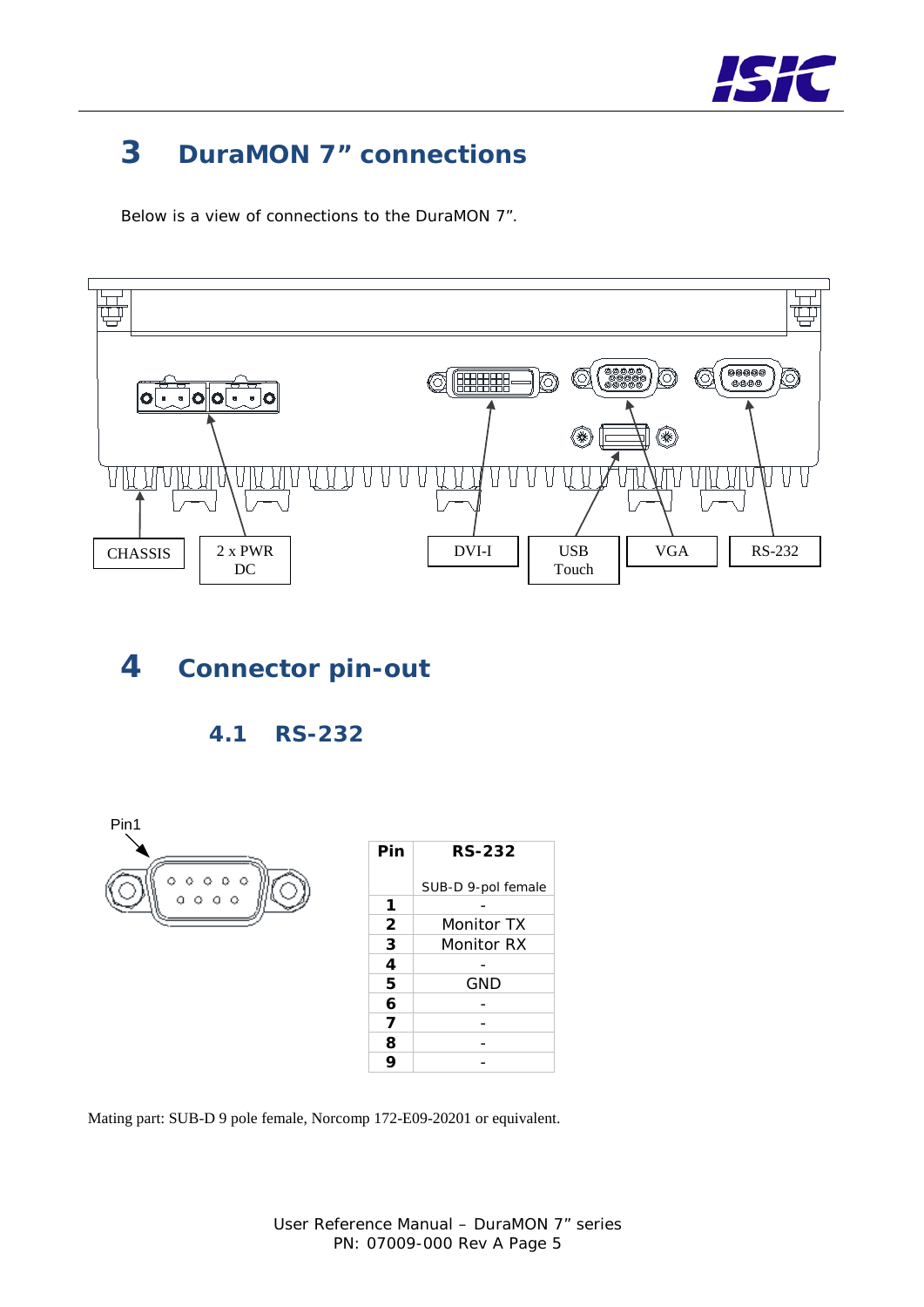

#### **4.2 Power input**

The nominal input power voltage is 24V. There are two independent galvanic isolated power inputs.

Mating part: [Weidmüller](http://www.luconda.com/27/Elektroinstallationsanlage-geraet-14/Elektroinstallationsanlage-geraet-Instandsetzung-99-01-Seite-1264.html) BLZP5.08HC/02/180F



| Pin | Power in |
|-----|----------|
|     | OVDC.    |
| ン   | 24VDC    |

**4.3 USB**



| Pin | USB        |  |  |  |
|-----|------------|--|--|--|
|     |            |  |  |  |
|     | Standard A |  |  |  |
| 1   | Vcc.       |  |  |  |
| 2   | Data -     |  |  |  |
| 3   | Data +     |  |  |  |
|     | GND        |  |  |  |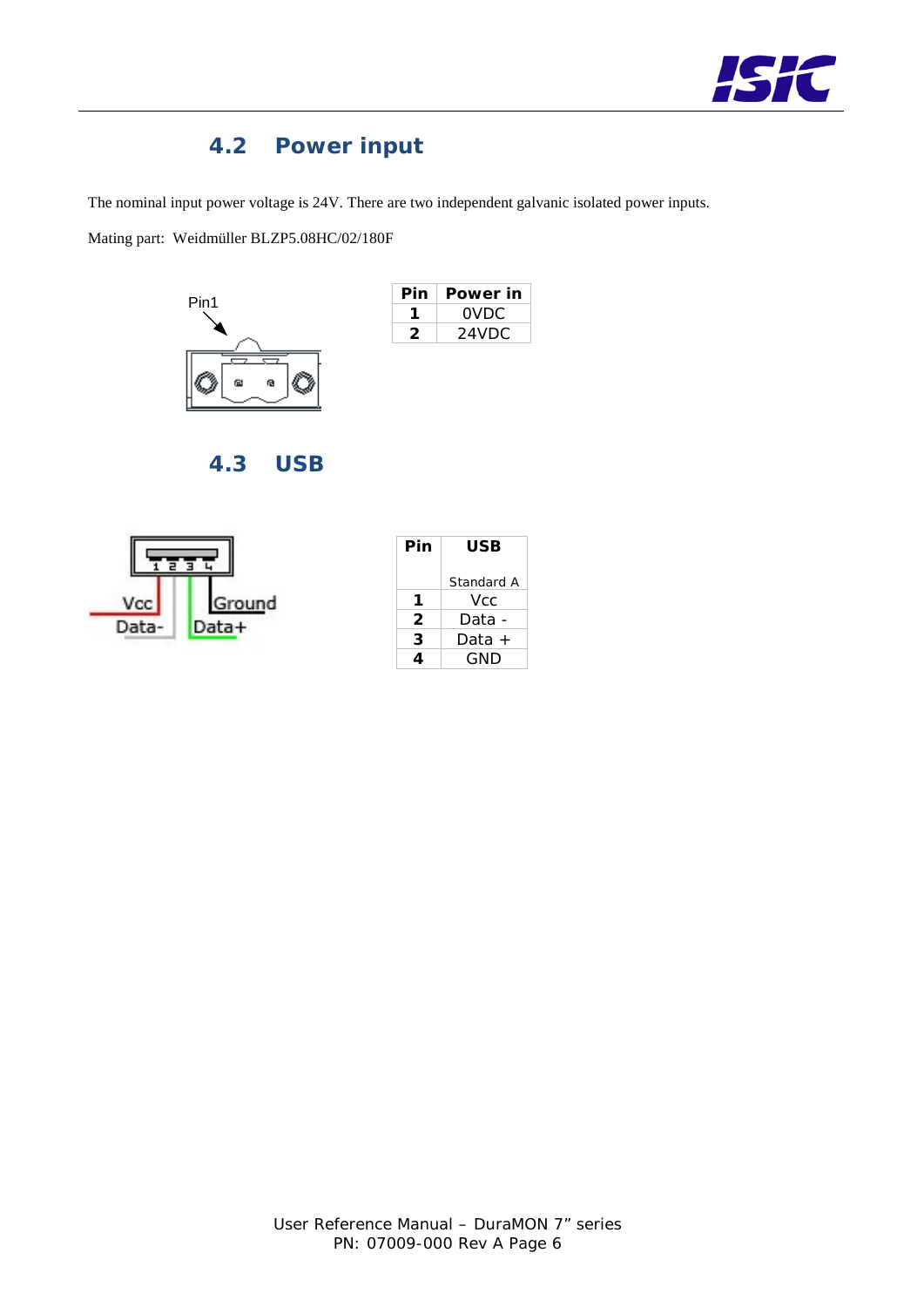

### Technical specification DuraMON 7"

#### DuraMON 7"

|                                      | Display size: 7 inch LCD (TFT), IPS technology                          |
|--------------------------------------|-------------------------------------------------------------------------|
| Resolution: 800 x 480                |                                                                         |
|                                      | Active area: 152 x 91 mm                                                |
|                                      | View angle: 89° (T/B), 89° (L/R) (typical)                              |
|                                      | Luminance: 450 Cd/m <sup>2</sup> (typical)                              |
| Contrast ratio: 800:1 (typical)      |                                                                         |
|                                      | Touch: 10 finger PCAP touch (internal USB interface)                    |
|                                      | Front glass: Anti Reflection                                            |
|                                      | Protection: IP56 (from front, when mounted)                             |
|                                      | IP22 (from rear)                                                        |
| DuraMON $7" - I/O$                   |                                                                         |
| Video inputs:                        | DVI, RGB                                                                |
| <b>Control inputs:</b>               | RS232 - for remote control                                              |
| Touch:                               | USB type A - female                                                     |
|                                      |                                                                         |
|                                      |                                                                         |
| DuraMON 7" - Power                   |                                                                         |
|                                      | Standard: 18-34VDC Galvanic isolated                                    |
|                                      | Optional Dual input DC power, Galvanic isolated                         |
|                                      | Power Consumption: $P_{\text{two}} = 6$ Watt, $P_{\text{max}} = 8$ Watt |
| DuraMON 7" - Environmental           |                                                                         |
| Operating Temperature: -15 to +55 °C |                                                                         |
| Storage Temperature: -25 to +70 °C   |                                                                         |
|                                      | Relative Humidity: 8 to 95 % (non-condensing)                           |
|                                      |                                                                         |
| DuraMON 7" - Approvals               |                                                                         |
|                                      | CE Mark: EN61000-6-2                                                    |
|                                      | Marine: IACS E10 Rev. 5 & IEC 60945 Ed. 4                               |
|                                      | Shock: $\pm$ 5G, 10ms in accordance with IEC 60068-2-27                 |
|                                      | Certificates: MR certificate                                            |
|                                      |                                                                         |
| DuraMON 7" - Dimensions              |                                                                         |
|                                      | Size: 218 (W) x 147mm (H) x 59mm (Depth behind bezel)                   |
|                                      | Weight: App. 2 kg.                                                      |
|                                      | Optional Bracket: Desk/ceiling-and wall-bracket (VESA 75x75mm)          |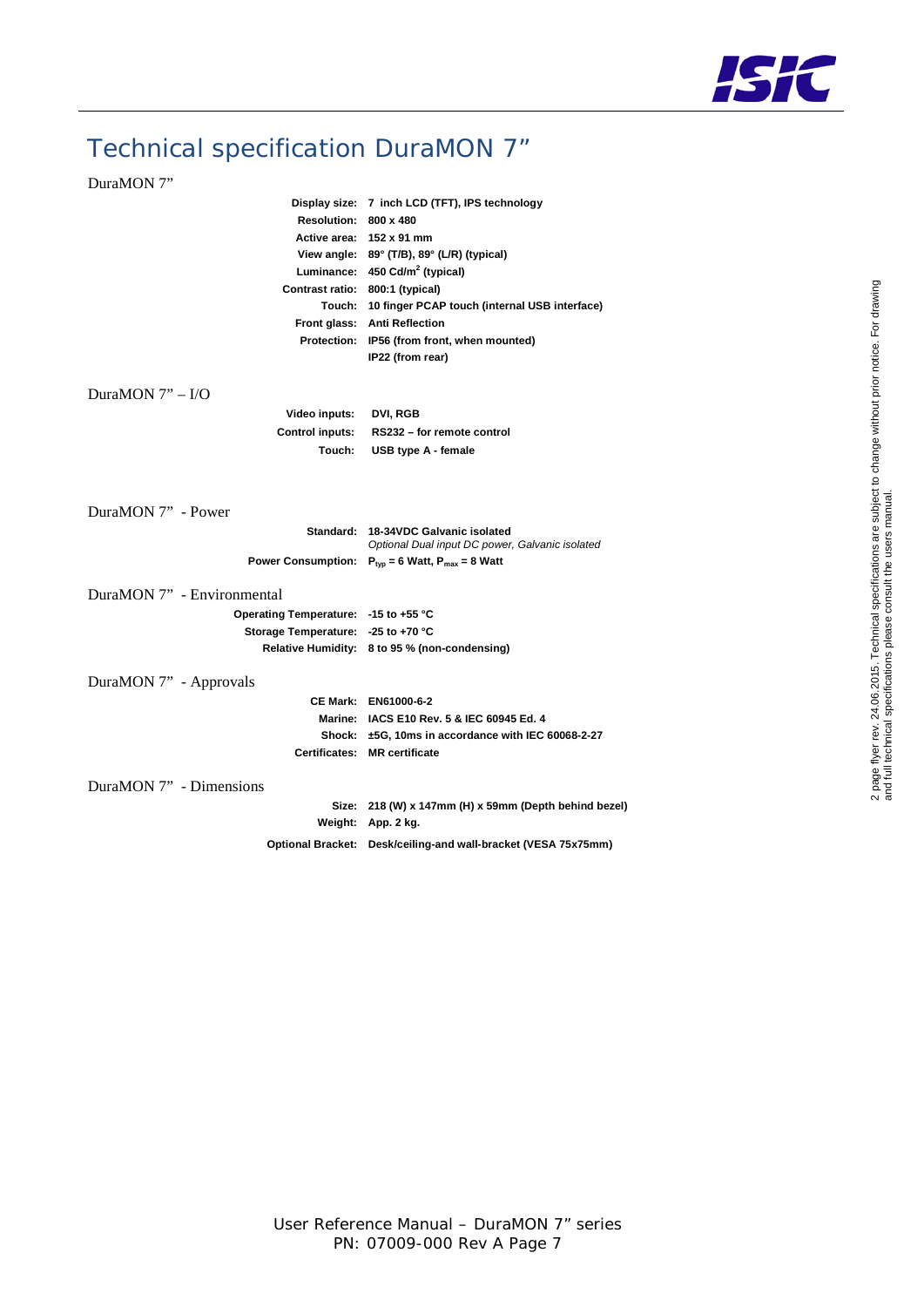

### <span id="page-7-0"></span>**5 DuraMON 7" WS communication protocol**

To control the DuraMON 7" WS from a PC the commands below has to be used.

|                                                               | Function     | <b>BYTEO</b> | BYTE1       | BYTE <sub>2</sub> | BYTE3            | BYTE4                               | BYTE <sub>5</sub> |
|---------------------------------------------------------------|--------------|--------------|-------------|-------------------|------------------|-------------------------------------|-------------------|
|                                                               |              | Length       | Set ID      | CM <sub>D</sub> 1 | CMD <sub>2</sub> | CMD <sub>3</sub>                    | Checksum          |
| <b>POWER BUTTON</b>                                           | Power On/Off | 6            | $\mathbf 0$ | $'K'$ (Ox4B)      | $'P'$ (0x50)     | 'W'<br>(0x57)                       | 0x08              |
| <b>MENU BUTTON</b>                                            | Menu/Exit    | 6            | $\mathbf 0$ | $'K'$ (Ox4B)      | $'M'$ (0x4D)     | $'N'$ (Ox4E)                        | 0x14              |
| ENTER BUTTON                                                  | Enter        | 6            | $\mathbf 0$ | $'K'$ (Ox4B)      | 'M'<br>(0x4D)    | (0x4F)<br>'O'                       | 0x13              |
| <b>UP BUTTON</b>                                              | Up           | 6            | $\mathbf 0$ | $'K'$ (Ox4B)      | 'M' $(0x4D)$     | $'U'$ (0x55)                        | 0x0D              |
| <b>DOWN BUTTON</b>                                            | Down         | 6            | $\Omega$    | $'K'$ (Ox4B)      | (0x4D)<br>'M′    | $^{\prime}$ D $^{\prime}$<br>(0x44) | Ox1E              |
| Checksum: $BYTE0 + BYTE1 + BYTE2 + BYTE3 + BYTE4 + BYTE5 = 0$ |              |              |             |                   |                  |                                     |                   |

Example:

|  |  | Decrement backlight level one step (when no OSD is active): |  |
|--|--|-------------------------------------------------------------|--|
|  |  |                                                             |  |

|      |      |              |      | BYTEO   BYTE1   BYTE2   BYTE3   BYTE4   BYTE5 |      |
|------|------|--------------|------|-----------------------------------------------|------|
| 0x06 | 0x00 | $\vert$ 0x4B | 0x4D | 0x44                                          | 0x1E |
|      |      |              |      |                                               |      |

Reply from Monitor:

| BYTEO   BYTE1   BYTE2   BYTE3   BYTE4   BYTE5 |      |      |      |      |          |
|-----------------------------------------------|------|------|------|------|----------|
| 0x64                                          | 0x6F | 0x77 | 0x6E | 0x0D | $\alpha$ |

# <span id="page-7-1"></span>**6 DDC/CI commands**

To avoid the additional serial cable it is also possible to control the DuraMON 7" WS through a DDC/CI (Display Data Channel Command Interface) integrated in the DVI cable/connector.

| Data format: |              |                               |            |     |                     |      |              |  |
|--------------|--------------|-------------------------------|------------|-----|---------------------|------|--------------|--|
| <b>BYTEO</b> | <b>BYTE1</b> | $ $ BYTE2 $ $ BYTE3 $ $ BYTE4 |            |     | $ $ BYTE5 $ $ BYTE6 |      | <b>BYTE7</b> |  |
| <b>DEST</b>  | <b>SOUR</b>  | LENG.                         | <b>SET</b> | VCP | R/W                 | VALU | CHK          |  |

| <b>DEST</b>    | Destination address            |
|----------------|--------------------------------|
| <b>SOURCE</b>  | Source address                 |
| <b>LENGTH</b>  | Length                         |
| <b>SET VCP</b> | <b>Set VCP Feature COMMAND</b> |
| <b>VCP</b>     | VCP command to use             |
| R/W            | Read or Write                  |
| <b>VALUE</b>   | Value                          |
| <b>CHK</b>     | Checksum                       |
|                |                                |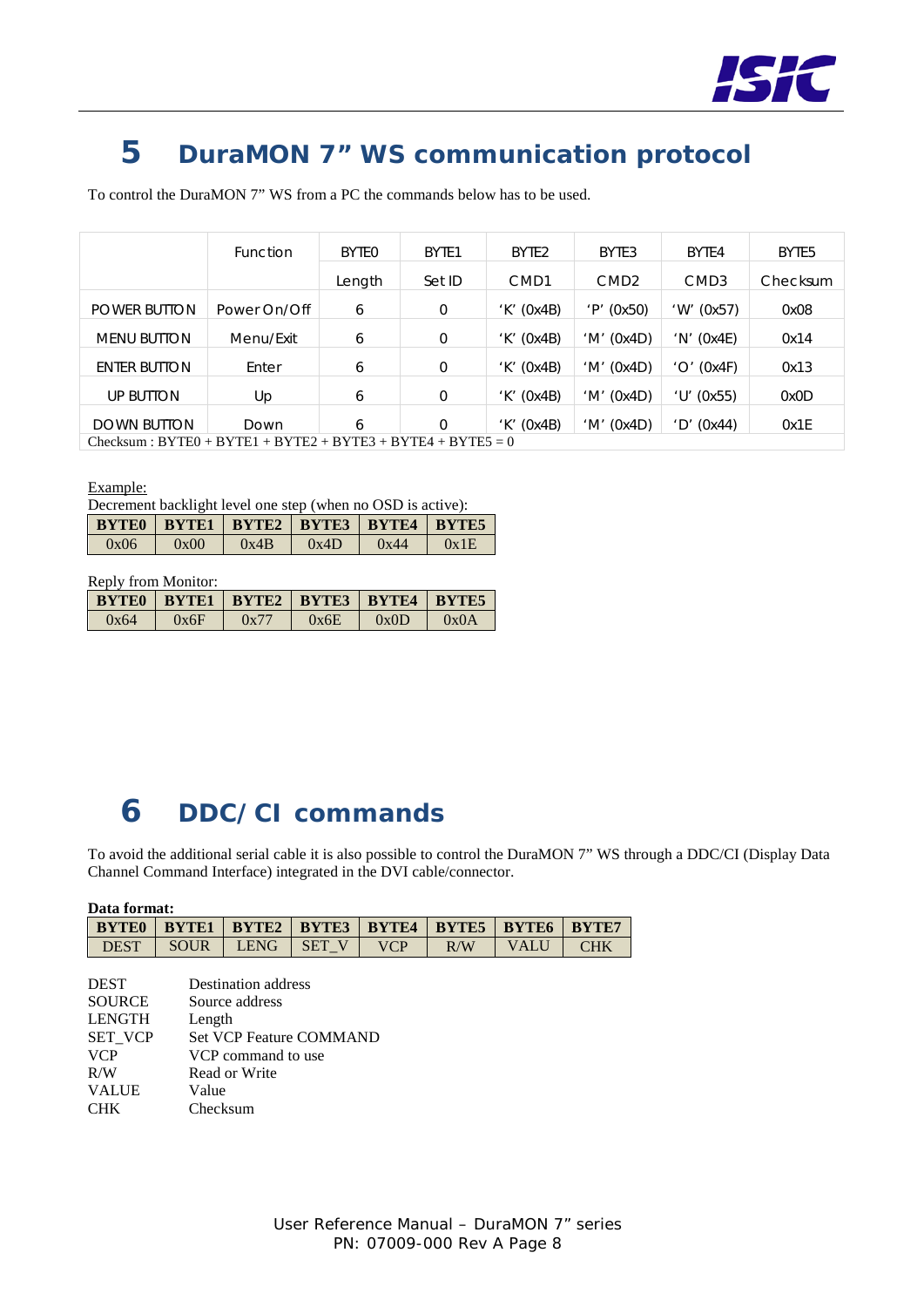

#### **6.1 VCP functions**

#### **VCP 10h (Backlight brightness)**

Value range:  $0x00 - 0x5A$ 

Example:

Set Backlight brightness to 0x5A (90%):

|      |      | <b>BYTEO</b> BYTE1 BYTE2 BYTE3 BYTE4 BYTE5 BYTE6 BYTE7 |      |      |      |      |      |
|------|------|--------------------------------------------------------|------|------|------|------|------|
| 0x6E | 0x51 | 0x84                                                   | 0x03 | 0x10 | 0x00 | 0x5A | 0xF2 |

**VCP 12h (Contrast)**

Value range:  $0x00 - 0x64$ 

Example:

Set Contrast to 0x32 (50%):

| BYTEO   BYTE1   BYTE2   BYTE3   BYTE4   BYTE5   BYTE6   BYTE7 |      |      |      |      |      |      |      |
|---------------------------------------------------------------|------|------|------|------|------|------|------|
| 0x6E                                                          | 0x51 | 0x84 | 0x03 | 0x12 | 0x00 | 0x32 | 0x98 |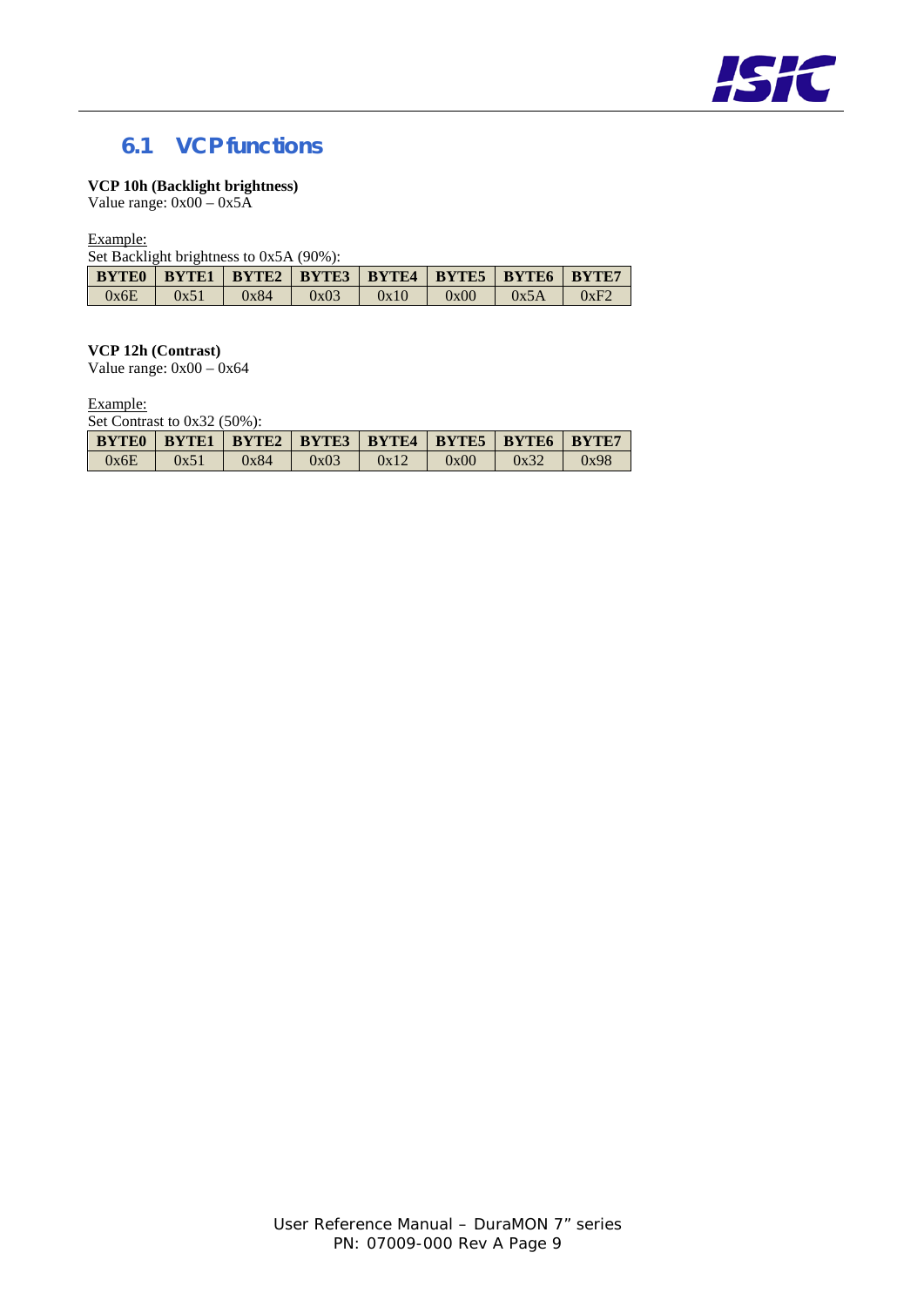

<span id="page-9-0"></span>

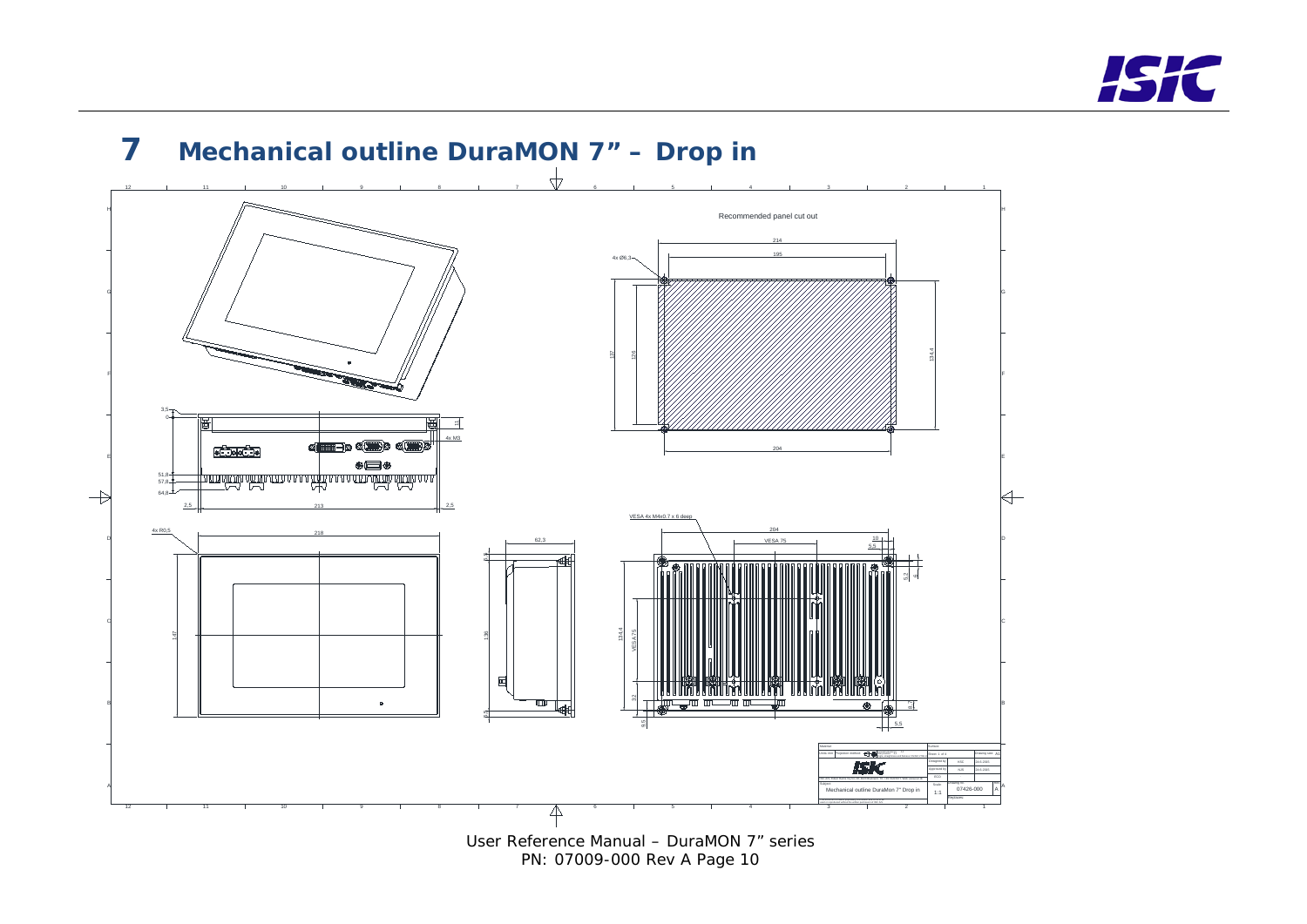

<span id="page-10-0"></span>

**8 Mechanical outline DuraMON 7" – Flush mount**

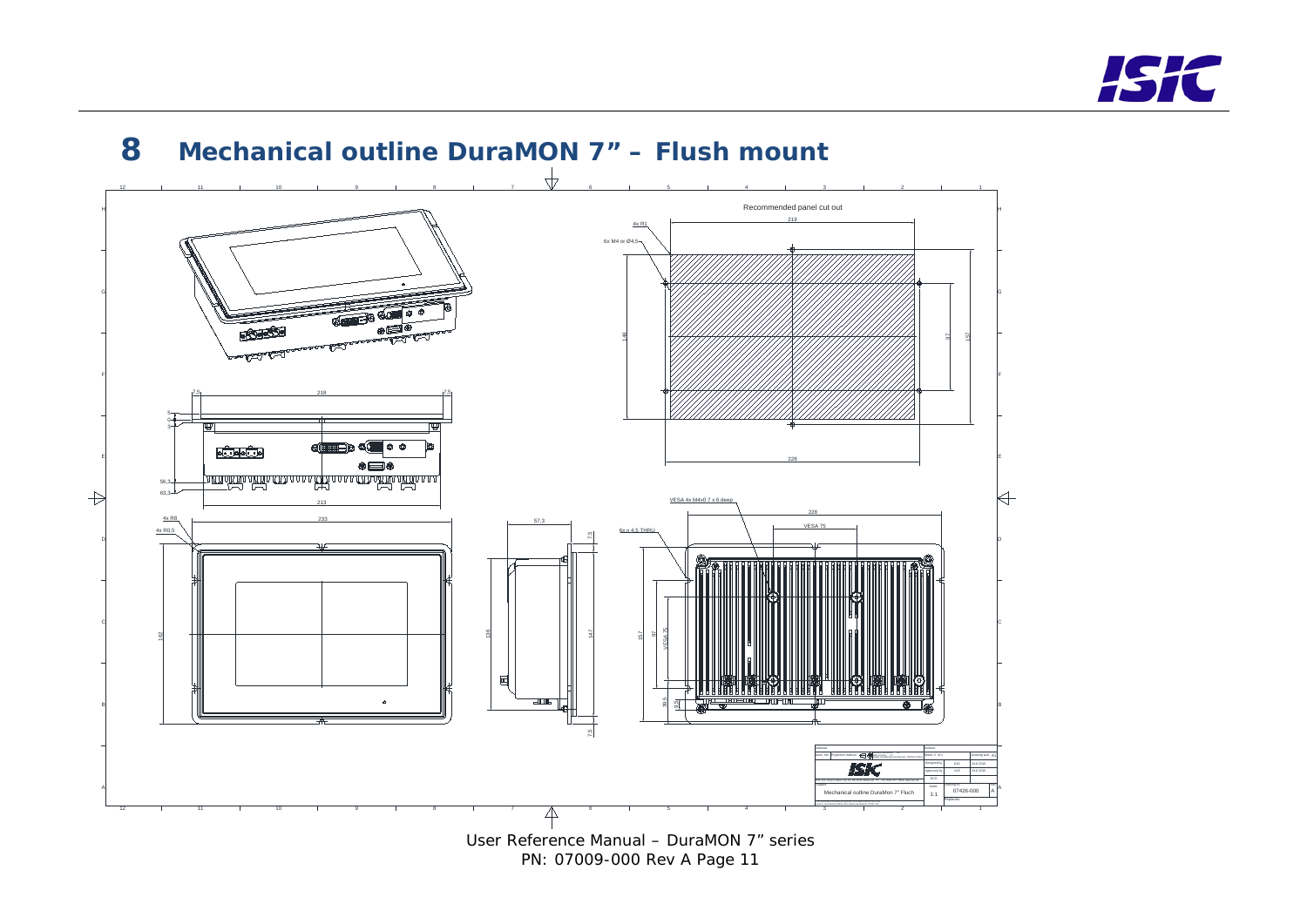

<span id="page-11-0"></span>

# **9 Mechanical outline DuraMON 7" – Retrofit**

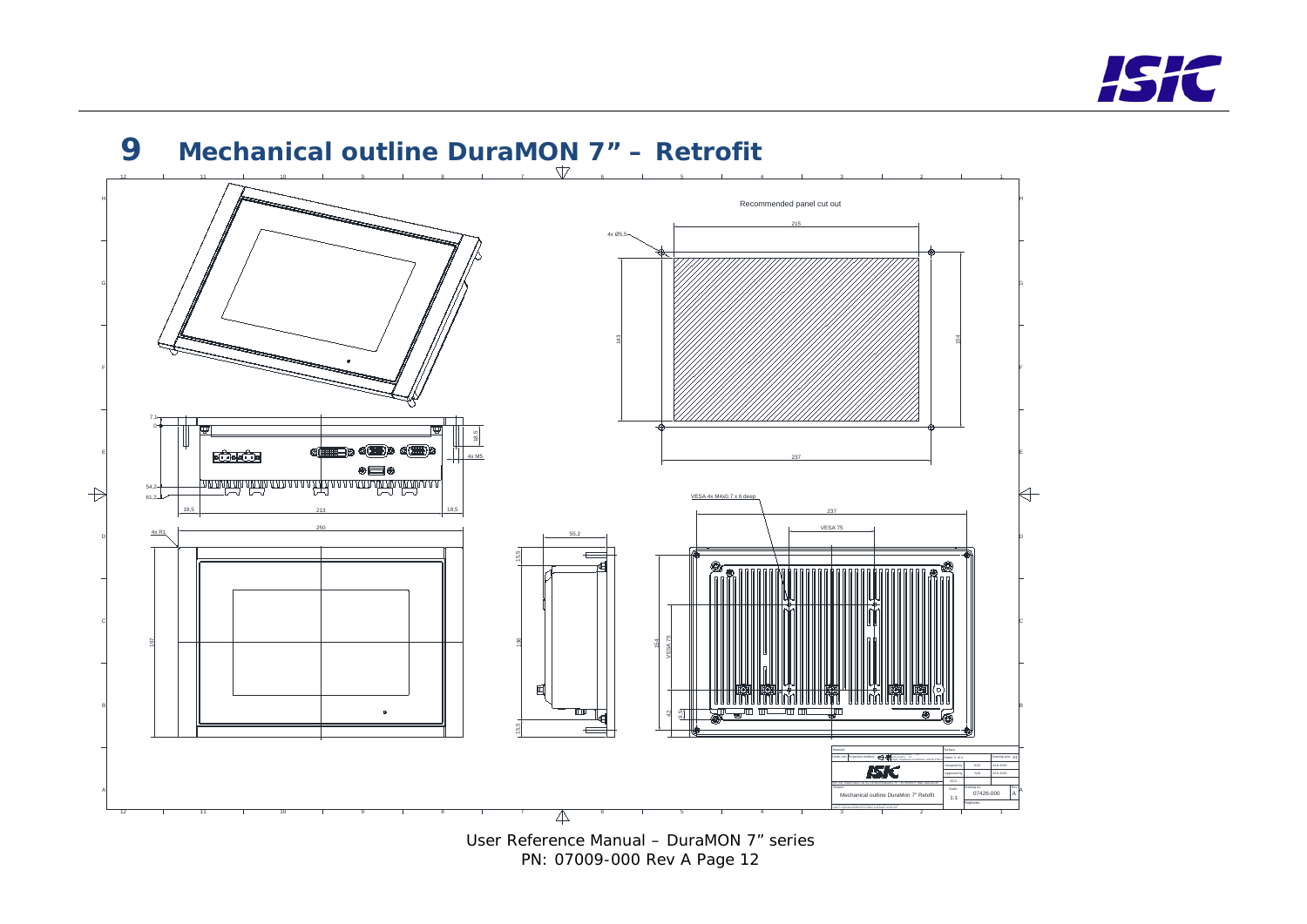

# <span id="page-12-0"></span>**10 Compass safe distance**

| Test object / condition | <b>Minimum Compass safe</b><br>distance [cm]                                       | <b>Minimum Compass safe</b><br>distance [cm]                                    |  |  |
|-------------------------|------------------------------------------------------------------------------------|---------------------------------------------------------------------------------|--|--|
|                         | $(5.4^{\circ}/H)$ deviation or a<br>horizontal magnetic flux of<br>$0.094 \mu T$ ) | $(18^\circ)$ H deviation or a<br>horizontal magnetic flux of<br>$0.313 \mu T$ ) |  |  |
| DuraMON 7"              | 50 cm                                                                              | 35 cm                                                                           |  |  |

### <span id="page-12-1"></span>**11 Power Consumption**

| Test object / condition | Ptyp [W] | Pmax [W] |
|-------------------------|----------|----------|
| DuraMON 7"              | 6W       | 8W       |

## <span id="page-12-2"></span>**12 In rush current**

| Test object / condition | [A] $@24VDC$ |
|-------------------------|--------------|
| DuraPanel 7"            | ~185         |

## <span id="page-12-3"></span>**13 Troubleshooting**

| Problem               | Cause                       | <b>Solutions</b>        |
|-----------------------|-----------------------------|-------------------------|
| No picture on display | No power connected          | Apply power             |
|                       |                             |                         |
| Touch has an offset   | No grounding of the chassis | Connect ground cable to |
|                       |                             | chassis screw           |
|                       | No calibration of touch     | Calibrate touch         |

### <span id="page-12-4"></span>**14 Servicing the unit**

In case that the unit still fails after following the troubleshooting send the unit to ISIC for repair via our RMA service on our web.

# <span id="page-12-5"></span>**15 ISIC info / Support**

In case you have inquiries or problems with your DuraMON 7", you have a number of possibilities to get support.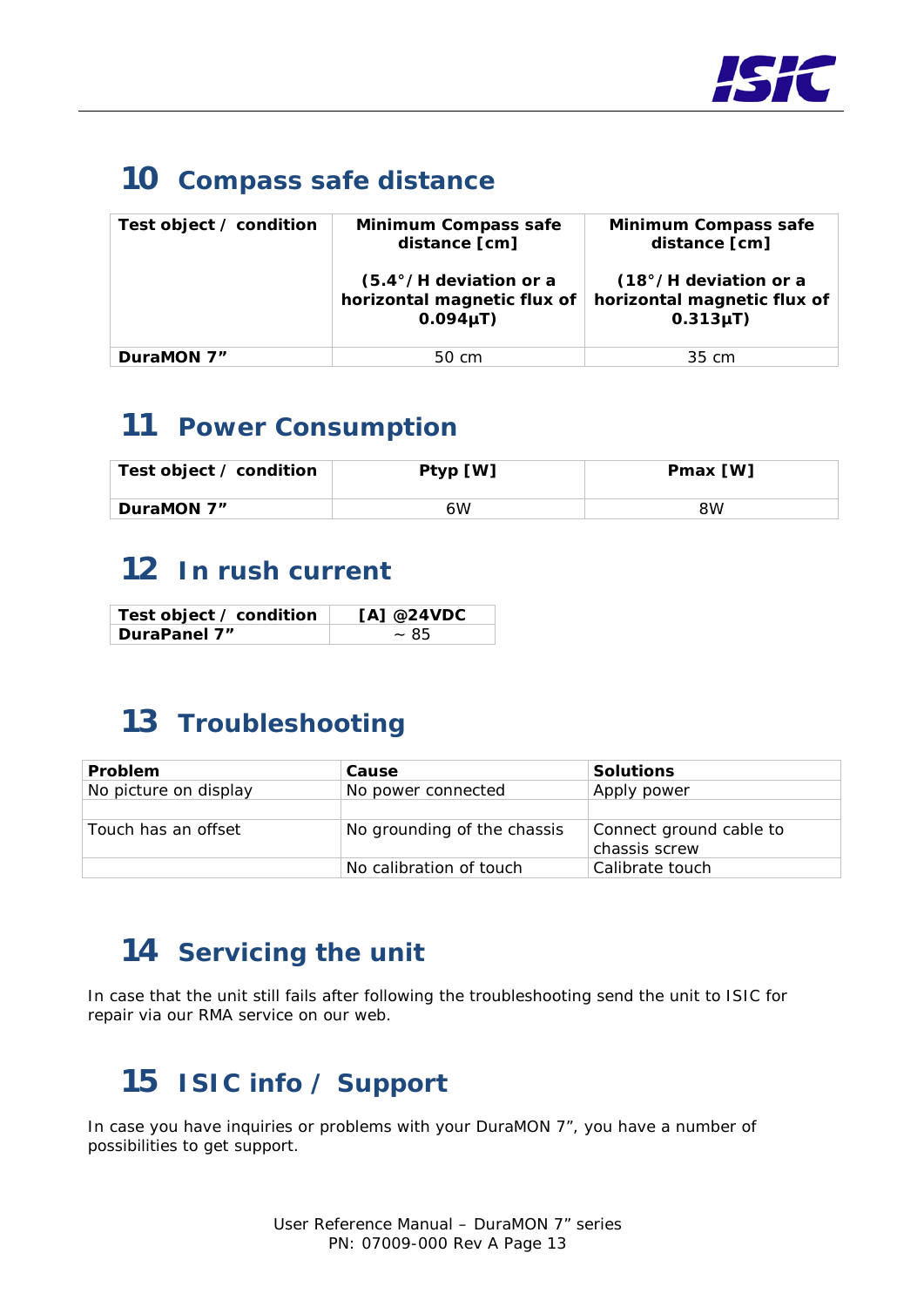

| Company name:                                | <b>ISIC A/S</b>                                                                                                                                               |
|----------------------------------------------|---------------------------------------------------------------------------------------------------------------------------------------------------------------|
| Head office:                                 | Edwin Rahrs Vej 54<br>DK-8220 Brabrand<br>Denmark                                                                                                             |
| Shipping address:                            | Holmstrupgaardvej 5<br>DK-8220 Brabrand<br>Denmark                                                                                                            |
| Telephone:<br>Fax:                           | +45 70 20 70 77<br>+45 70 20 79 76                                                                                                                            |
| Mail:<br>WWW:                                | mail@isic-systems.com<br>www.isic-systems.com                                                                                                                 |
| VAT number:                                  | DK 16 70 45 39                                                                                                                                                |
| <b>Bank Name/Address:</b>                    | Handelsbanken A/S<br>Havneholmen 29<br>DK-1561 København V<br>Denmark                                                                                         |
| Bank Code:<br>SWIFT:<br><b>IBAN</b> for DKK: | 0892<br><b>HANDDKKK</b><br>DK53 0892 0001 0159 69                                                                                                             |
| <b>IBAN for EUR:</b>                         | DK48 0892 0003 0026 19                                                                                                                                        |
| <b>IBAN for USD:</b>                         | DK26 0892 0003 0026 27                                                                                                                                        |
| Contacts:<br>RFQ's:                          | By fax to +45 70 20 79 76<br>By mail to sales@isic-systems.com                                                                                                |
| Orders:                                      | By fax to +45 70 20 79 76<br>By mail to orders@isic-systems.com                                                                                               |
| Support:                                     | Via homepage www.isic-systems.com under aftersales<br>By mail to service@isic-systems.com<br>During office-hours (Mo-Fr: CET 0800 - 1600) at +45 70 20 70 77  |
| Service:                                     | Before shipment for service Request Return Material Authorization<br>number at homepage www.isic-systems.com under RMA<br>By mail to service@isic-systems.com |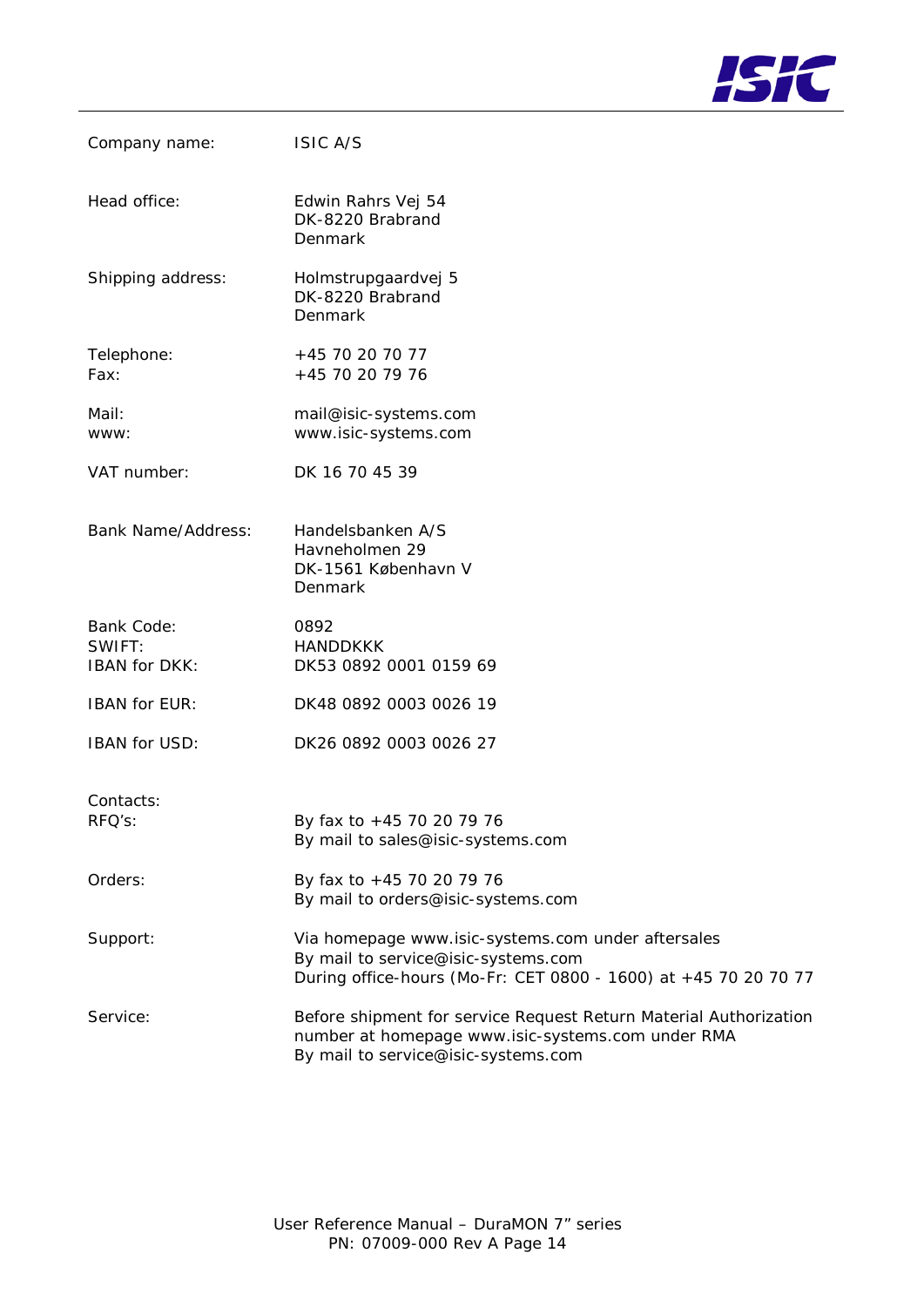

# <span id="page-14-0"></span>**16 Revision history**

|  | Rev A June 2015 First release |
|--|-------------------------------|
|  |                               |
|  |                               |
|  |                               |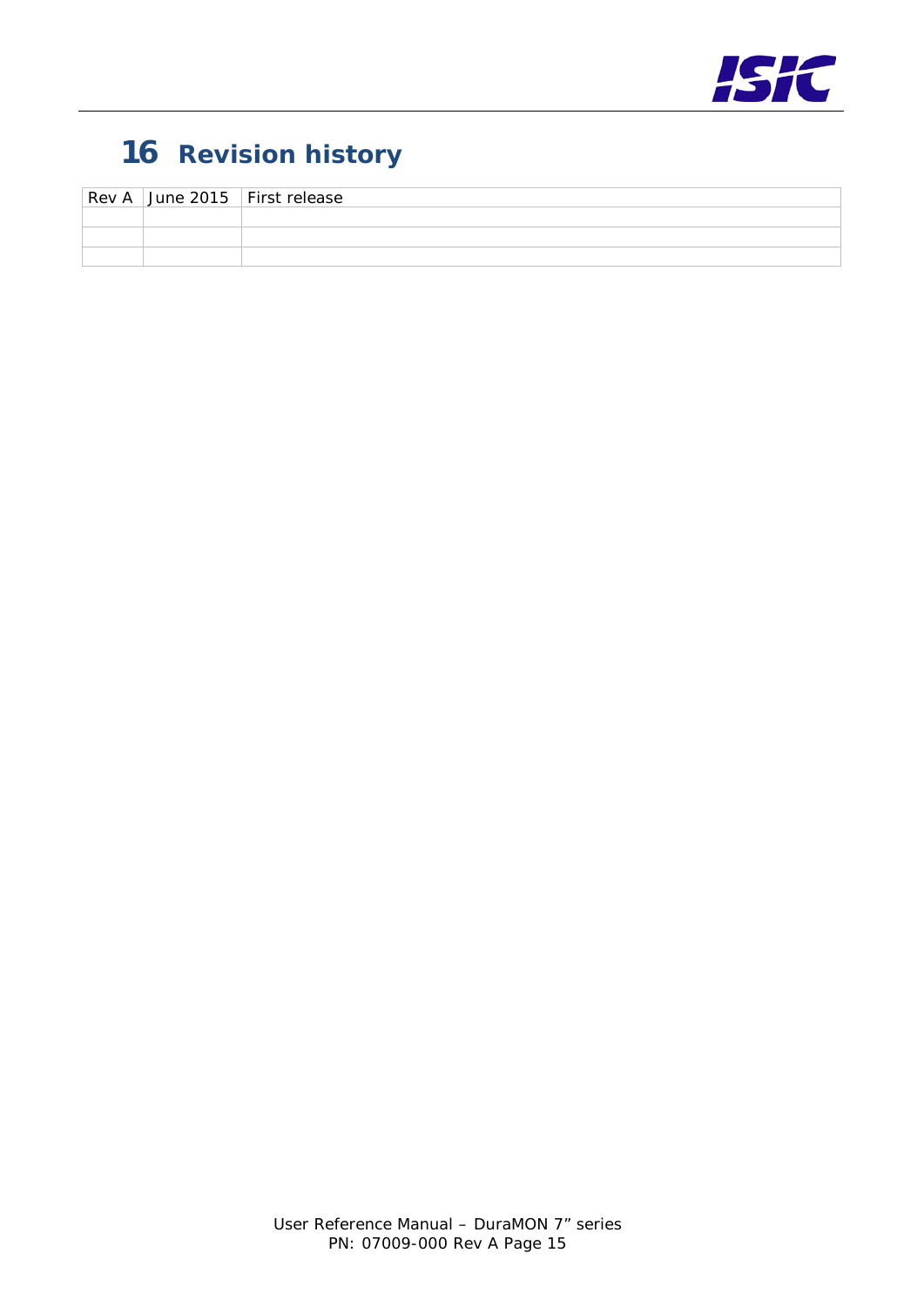

# <span id="page-15-0"></span>**17 Appendix A: Pixel policy**

#### **ISO 9241-307:2008 guidelines for LCD pixel defects**

#### **Introduction**

TFT displays consist of a set number of pixels. Each pixel consists of 3 sub-pixels also called dots (one red, one blue and one green). Every sub-pixel is addressed by its own transistor. As a result, the manufacturing of glass substrate is very complex.

Due to the nature of this manufacturing process, occasional defects can occur. Pixel defects or failures cannot be fixed or repaired and may occur at any stage during the service life of the TFT display.

To regulate the acceptability of defects and protect the end user, ISIC A/S complies with the ISO 9241-307:2008 standard. This standard recommends how many defects are considered acceptable in a display, before it should be replaced within the terms of the warranty.

| Allowed defects per type per million pixels |        |                      |                                              |        |                       |        |  |  |
|---------------------------------------------|--------|----------------------|----------------------------------------------|--------|-----------------------|--------|--|--|
|                                             |        | <b>Pixel defects</b> |                                              |        | <b>Cluster defect</b> |        |  |  |
| Defect classes                              | Type 1 | Type 2               | <b>Type 3 total</b><br>$(2xN_{3a} + N_{3b})$ | Type 1 | Type 2                | Type 3 |  |  |
| Class: 0                                    | 0      |                      |                                              |        |                       |        |  |  |
| Class: I                                    |        |                      |                                              | 0      | O                     |        |  |  |
| Class: II                                   |        |                      | 10                                           |        |                       |        |  |  |
| Class: III                                  |        | 15                   | 100                                          |        |                       |        |  |  |

#### **Monitor classification**

#### **ISO 9241-307:2008**

ISIC TFT monitors comply with ISO 9241-307:2008 Class II.

Special agreements about other classifications can be made between ISIC A/S and the customer.

#### **Measurement method/monitoring conditions for pixel defects**

In compliance with the ISO-9241-307:2008 standard, the following conditions are observed:

- Final check for pixel fault undertaken right after burn-in, i.e. with pre-heating of the display.
- Surrounding temperature  $25^{\circ}C \pm 5^{\circ}C$
- Relative air humidity 40–70%

#### **Pixel definition**

Every pixel consists of three sub-pixels/dots (red, blue, green). Every sub-pixel has its own transistor. The three sub-pixels/dots must be considered as one unit.

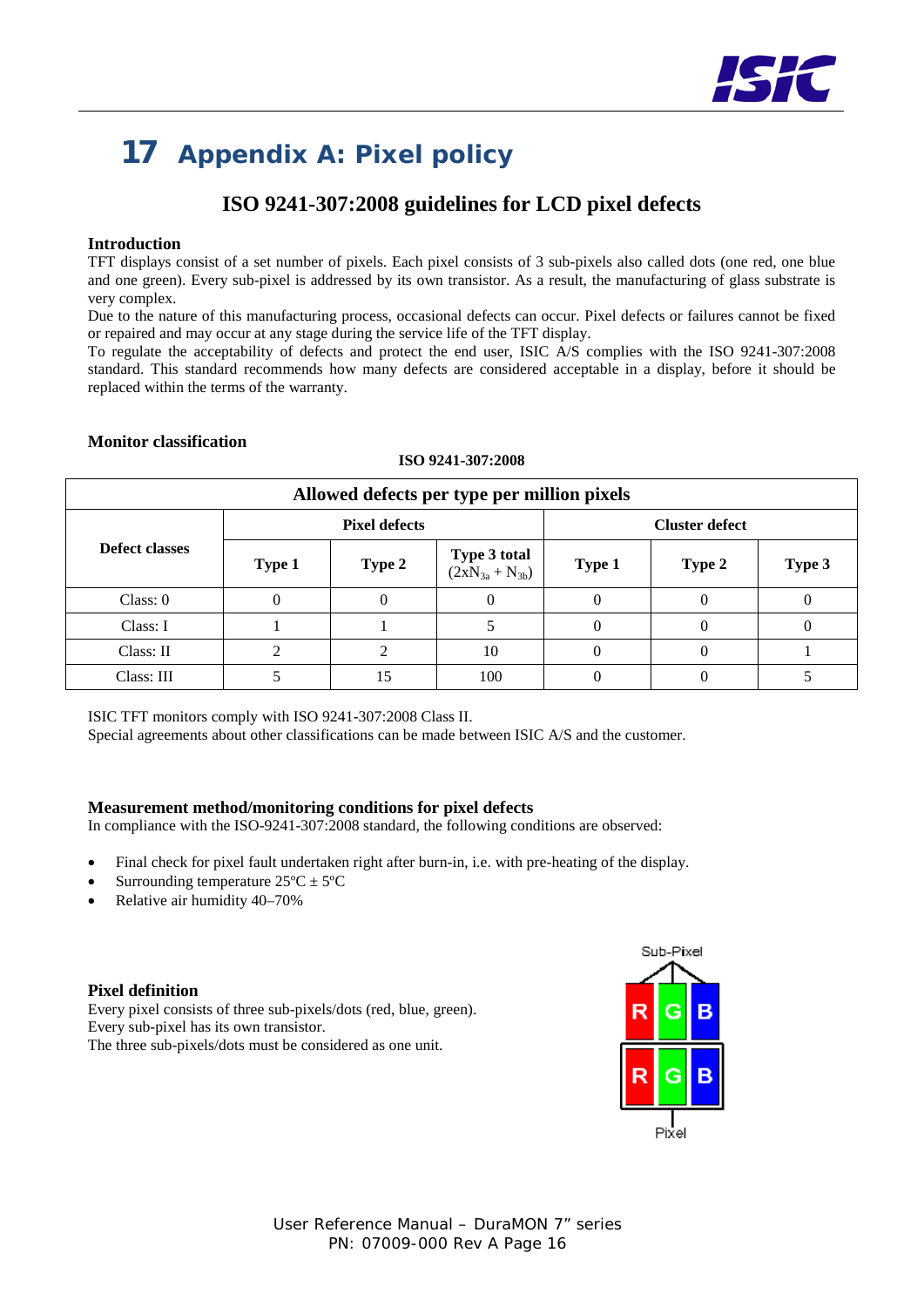

#### **Pixel**





**Pixel defect type 1** Pixel constantly lit **Pixel defect type 2** Pixel constantly dark



**Pixel defect type 3a Pixel defect type 3b**<br>Sub-pixel/dot (red, blue, green) constantly lit Sub-pixel/dot (red, blue, and the sub-pixel/dot (red, blue, and the sub-pixel/dot (red, blue, and the sub-pixel/dot (red, blue, Sub-pixel/dot (red, blue, green) constantly dark

#### **Cluster**

A cluster consists of 5 x 5 pixels.



**Cluster pixel defect type 1 Cluster pixel defect type 2**



**Cluster pixel defect type 3a**<br> **Cluster pixel defect type 3b**<br>
Sub-pixels/dots in a cluster area constantly lit<br>
Sub-pixels/dots in a cluster area



Pixels in a cluster area constantly lit Pixels in a cluster area constantly dark



Sub-pixels/dots in a cluster area constantly dark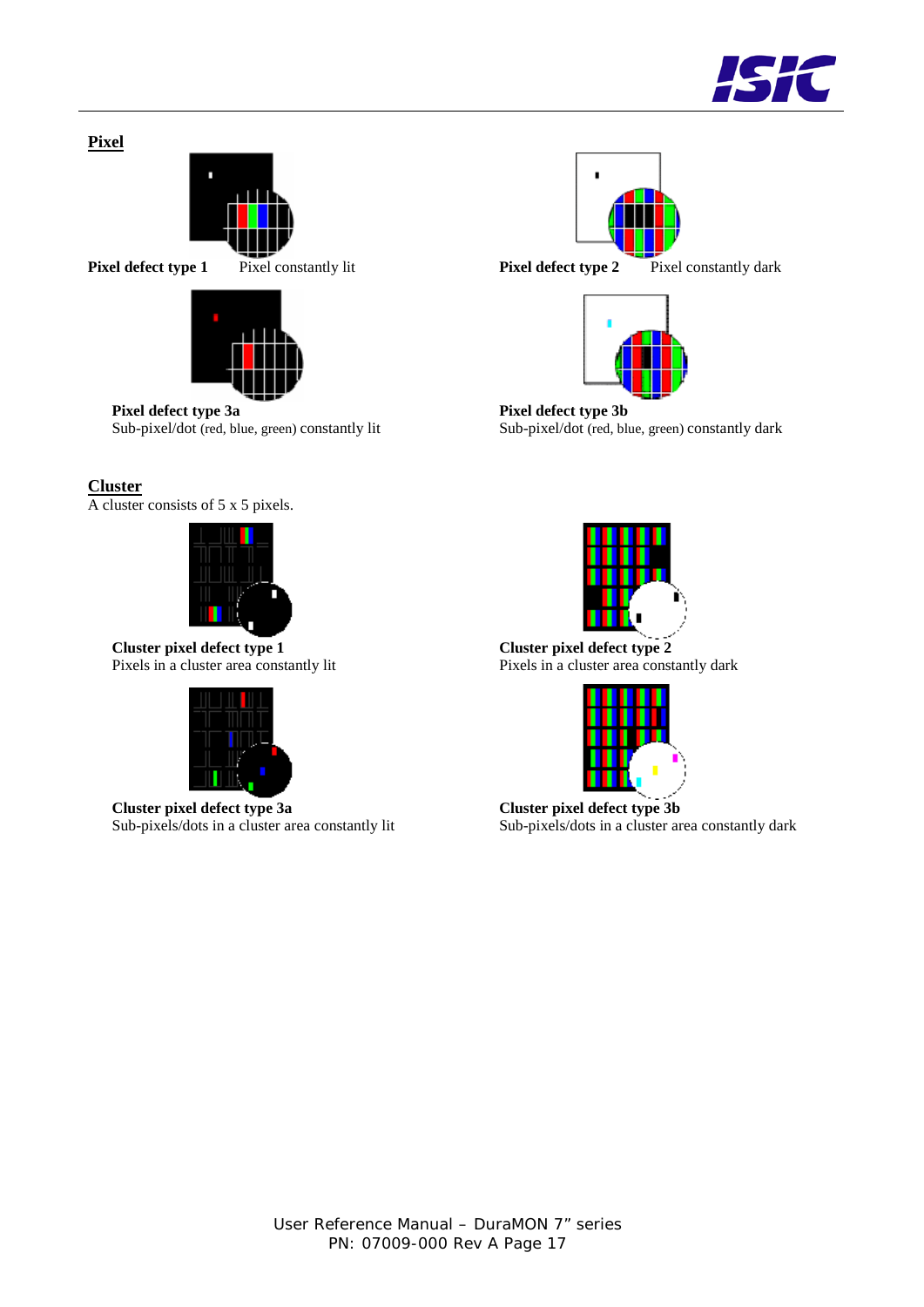

#### **Pixel faults accepted by ISIC A/S**

The maximum number of pixel faults that is considered acceptable at different screen resolutions is shown in the table below.

This is the native resolution and not the resolution as adjusted by user.

|                       | <b>Class II</b>                                          |                     |                               |                               |                                                                     |                                          |                                    |  |  |
|-----------------------|----------------------------------------------------------|---------------------|-------------------------------|-------------------------------|---------------------------------------------------------------------|------------------------------------------|------------------------------------|--|--|
|                       | Allowable number of pixel faults in monitor applications |                     |                               |                               |                                                                     |                                          |                                    |  |  |
| <b>Screen</b><br>type | <b>Native</b><br>resolution                              | Number of<br>pixels | <b>Pixel defect</b><br>type 1 | <b>Pixel defect</b><br>type 2 | <b>Pixel defect</b><br><b>Type 3 total</b><br>$(2xN_{3a} + N_{3b})$ | <b>Cluster</b><br>defect type<br>1 and 2 | <b>Cluster</b><br>defect<br>type 3 |  |  |
| <b>WVGA</b>           | 800x480                                                  | 384,000             | $\mathbf{0}$                  | $\mathbf{0}$                  | 3                                                                   | 0                                        | $\mathbf{0}$                       |  |  |
| XGA                   | 1024x768                                                 | 768,432             |                               |                               | 7                                                                   | 0                                        | $\mathbf{0}$                       |  |  |
| <b>WXGA</b>           | 1280x800                                                 | 1,024,000           | 2                             | $\mathbf{2}$                  | 10                                                                  | 0                                        |                                    |  |  |
| <b>SXGA</b>           | 1280x1024                                                | 1,310,720           | 2                             | 2                             | 13                                                                  | $\mathbf{0}$                             |                                    |  |  |
| <b>UXGA</b>           | 1600x1200                                                | 1,920,000           | 3                             | 3                             | 19                                                                  | $\mathbf{0}$                             |                                    |  |  |
| <b>FHD</b>            | 1920x1080                                                | 2,073,600           | 4                             | 4                             | 20                                                                  | $\mathbf{0}$                             | $\overline{2}$                     |  |  |
| <b>WUXGA</b>          | 1920x1200                                                | 2,304,000           | 4                             | 4                             | 23                                                                  | 0                                        | $\mathbf{2}$                       |  |  |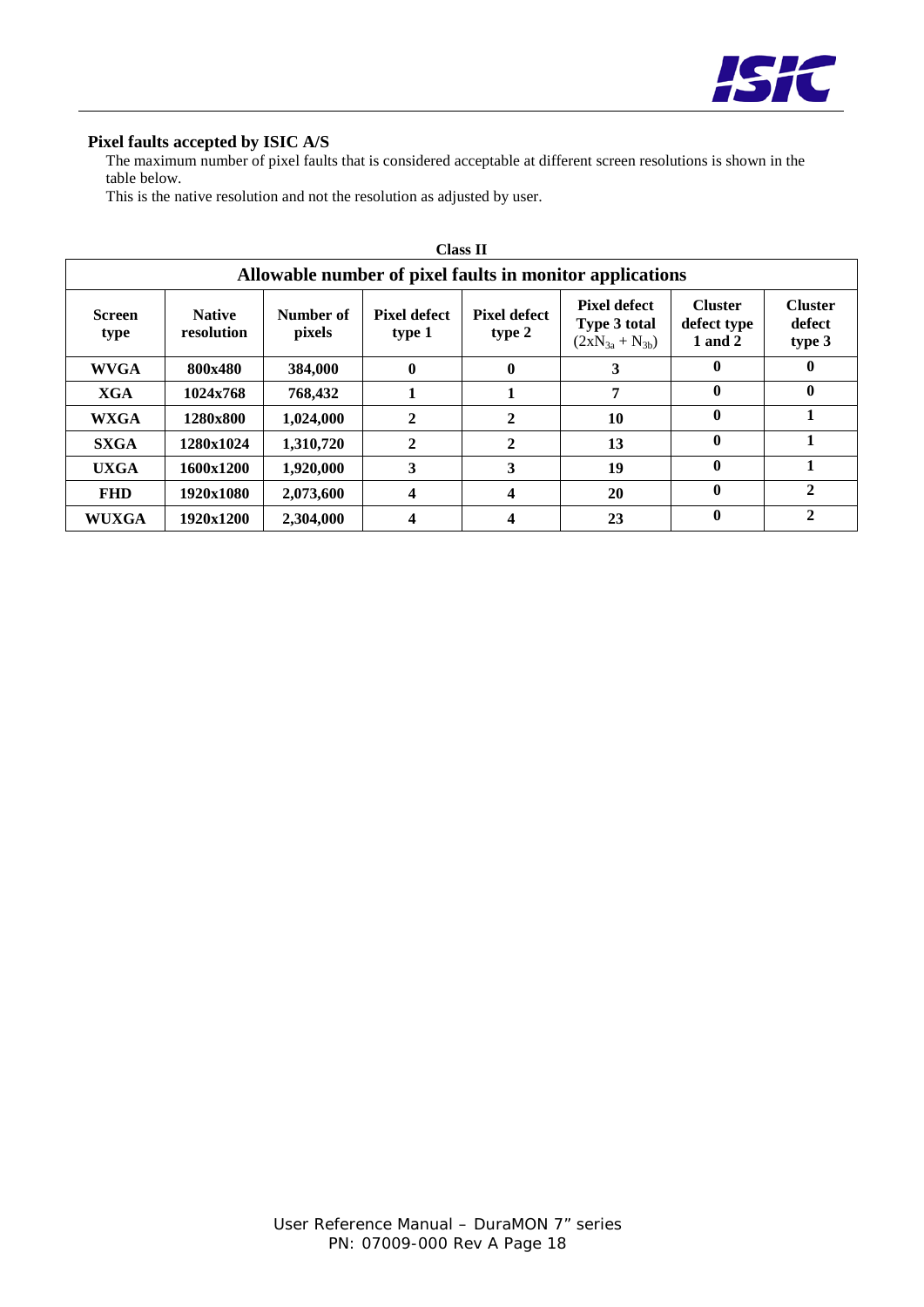

#### <span id="page-18-0"></span>18 **Appendix B: Certificate of Conformity**



### **EC DECLARATION OF CONFORMITY**

We, manufacturer

#### **ISIC A/S**

Edwin Rahrs Vej 54, DK-8220 Brabrand, Denmark

hereby certifies that the

#### Product:

Marine Display Category: Type: DuraMON Models:  $7"$ ISIC Part Nos.: 07007-XXX

Is designed, manufactured and tested in Denmark, and complies with the requirements in the following directives and standards:

> 2004/108/EC EMC Directive IEC 60945:2002 **IACS E10:2006**

Actual inspection/test data are on file and can be subject for examination.

23 June 2015



Bo Lander Rasmussen, CEO

03029-020 rev. A

User Reference Manual - DuraMON 7" series PN: 07009-000 Rev A Page 19